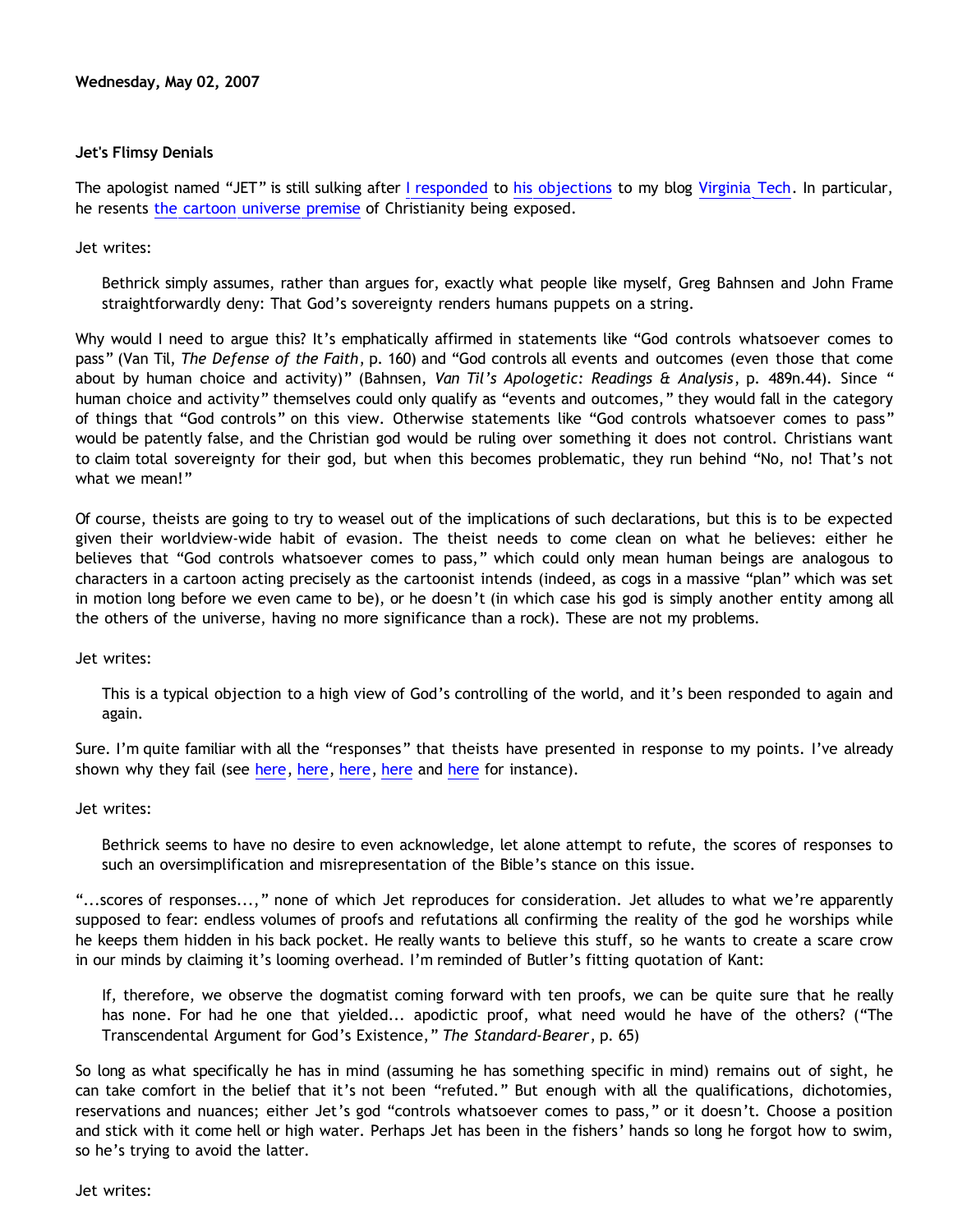Once again, to repeat something said in part 1 of this response, if you're going to address [Presuppositionalism](http://en.wikipedia.org/wiki/Presuppositionalism), then address the presuppositionalist's view of divine sovereignty, not a [strawman](http://en.wikipedia.org/wiki/Straw_man).

If it is a strawman, why do presuppositionalists like John Frame (whom Jet mentions) and Vern Poythress stress the importance of analogies that are very close to the cartoon universe analogy that I have proposed?

John Frame confirms the appropriateness of the cartoon universe analogy when describing the relationship between his god and the universe as he likes to imagine it:

Perhaps the best illustration... is this: In a well-crafted novel, the author creates a world in which events take place in meaningful causal relationships to one another. Each event has an intelligible cause within the world of the novel. But of course each event also has a higher cause, in the author's mind. Normally, such an author will try to maintain the orderly causal structure of his created universe. He may, of course, also work "without, above, and against" that causal order when he is pleased to do so. (*Cornelius Van Til: An Analysis of His Thought*, p. 82)

Frame explicitly likens the "created universe" to a novel written by an author, referring to this as "perhaps the best illustration." I'll give Frame one thing: he's close. The author of a novel chooses every detail that characterizes the universe he wants to create in his novel. He creates the characters which populate it, and he chooses what parts they will play and what actions they will perform. Nothing in the novel appears or happens unless the author wants it and puts it there. This is especially true in the case of a skilled author. The characters do not make their own choices, the events in which they participate do not happen by themselves, and the outcomes are not a result of their intentions. Everything throughout the novel, from the first page to the last page, is precisely what the author intends. There is no exception to this, for the characters have no will of their own. Frame is right on, but behind the times. With the invention of cartoons, we now have an even stronger analogy for illustrating the relationship between the Christian god and the universe, as Christianity affirms it.

Then there's Poythress:

Dorothy Sayers acutely observes that the experience of a human author writing a book contains profound analogies to the Trinitarian character of God. An author's act of creation in writing imitates the action of God in creating the world. [\(Why Scientists Must Believe in God: Divine Attributes of Scientific Law\)](http://www.frame-poythress.org/poythress_articles/2003Why.htm)

Like Frame, Poythress finds the analogy of story-writing quite illustrative of the relationship between his god and the universe he thinks it created. But a cartoon has the advantage of supplying details which the reader needs to supply in his own imagination as he reads a novel. So a cartoon delivers what the cartoonist has in mind on a perceptual level, where a novel still leaves much detail to the reader's own inventions. Also, a cartoon proceeds at its own pace, not the reader's. The reader of a novel can put the novel down at any time. But once a cartoon starts, it goes until the end, barring technical difficulties, loss of power or atheological review (which will bring the fantasy to a jarring halt – those atheistic spoilsports!).

Jet writes:

Man is not a mere puppet, he is a fallen creature created in God's image

Of course man is not a puppet. But this is not because "he is a fallen creature created in God's image" (which is a double absurdity), but because he is man and there are no invisible magic beings which are controlling his choices and actions.

Jet writes:

God does not work fresh evil in man's heart, nor were any of those who fastened Christ to the cross innocent victims whose arms God twisted. No Christian believes this. To fairly represent those with whom he disagrees, Bethrick should not concoct or imply positions that nobody holds.

So, Van Til does not hold that his god "controls whatsoever comes to pass"? Bahnsen does not hold that his god " controls all events and outcomes"? If one affirms these statements, he can only hold man responsible for anything by secretly contradicting them. Just as the god of the universe chose that I would be born in the western hemisphere with two arms, a nose, blond hair and ten fingers and ten toes, so it is with anything else about man, on this view, including his actions – actions which he could not choose any more than where he was born. It's "the accident of birth," as Van Til would put it in his pamphlet [Why I Believe in God.](http://www.geocities.com/Athens/Sparta/1019/Morgue/Van_Til_Intro.htm)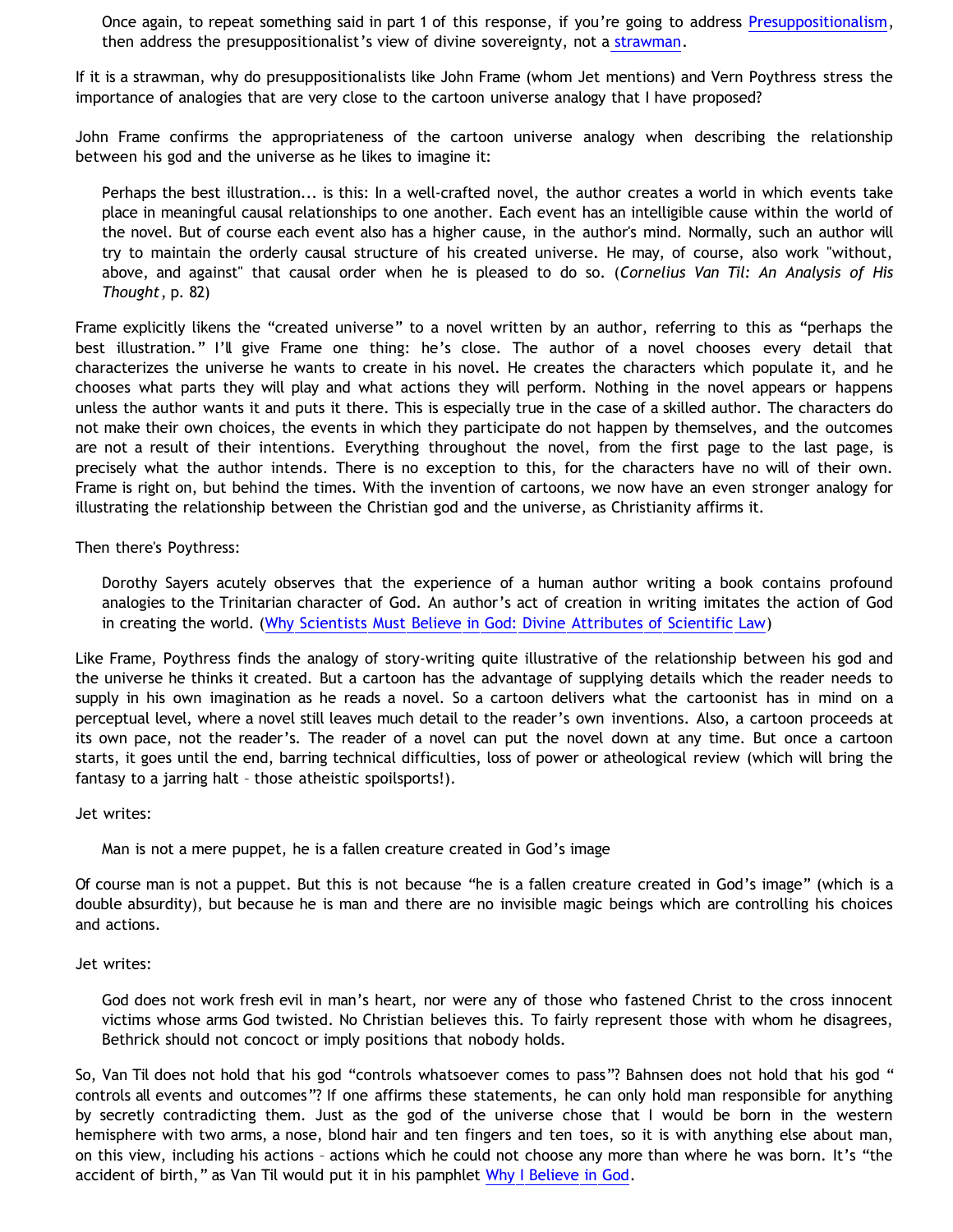Jet writes:

Second, if Bethrick is himself an atheist, the picture of reality that he proposes we adopt is truly silly. We are to believe that apart from the cartoonist, trees (that came about by undirected "happy" accidents) magically became paper (once again with no outside direction) and pencils also mysteriously formed out of primordial slop. Then this pencil began -through small micro-mutational adjustments-to pick itself up and draw a wonderfully harmonious world and likewise wrote and designed characters (without the help of a conscious mind directing it, now mind you) all with the same moral intuitions, capacities for logical reasoning and verbal communication.

Jet attributes to me a view which, bearing the description he chooses for it, is quite absurd indeed. Does Jet cite even one statement by my hand to justify his attribution of such a view to me? No, he does not. His worldview is so intertwined in the cartoon universe premise of theism that he cannot disentangle himself from it even to catch a glimpse of what a non-theistic view of the universe is like. Jet's problem is that he does not realize that there is an alternative to the metaphysical subjectivism which Christianity inherently assumes. I have already written on this in the following blogs:

[Metaphysical Subjectivism and Christianity's Cartoon Universe, Pt. 1](http://bahnsenburner.blogspot.com/2006/07/metaphysical-subjectivism-and.html)

[Metaphysical Subjectivism and Christianity's Cartoon Universe, Pt. 2](http://bahnsenburner.blogspot.com/2006/07/metaphysical-subjectivism-and_06.html)

## [Theism and Subjective Metaphysics](http://bahnsenburner.blogspot.com/2006/12/theism-and-subjective-metaphysics.html)

Does my view propose that "trees... magically became paper"? No, men produce paper from wood pulp through a causal process which he discovered and understands by means of reason. Does my view propose that "pencils... mysteriously formed out of primordial slop"? No, men produce pencils from materials they find on the earth. Does my view propose that the world was drawn by a pencil which picked itself up and started drawing spontaneously? No, existence exists, and only existence exists. The alternative to my worldview's starting point is to start with non-existence as one's fundamental primary (for only then would it be necessary to "explain" the fact that existence exists; see for instance [Basic Contra-Theism\)](http://bahnsenburner.blogspot.com/2006/05/basic-contra-theism.html). Theism attempts to broker a compromise between its starting point of consciousness conscious only of itself (a patent contradiction) and beginning with non-existence as such (for apologetic purposes). Why not simply start with existence, and move on from there?

Jet gets after me for critiquing a position which he claims no Christian affirms, even though I can cite numerous sources from the Christian camp which affirm precisely what I am critiquing. But then he critiques a position he attributes to me but which I have nowhere affirmed. He does not even go to the trouble – as I have in the case of what I have critiqued – of citing statements to authenticate his attribution of said positions to me.

Jet also wrote:

So, life came from non-life, logic from the irrational, morality from the amoral, and meaning from non-meaning.

In a single sentence, Jet displays his penchant for [Tape-Loop Apologetics.](http://bahnsenburner.blogspot.com/2005/11/tape-loop-apologetics.html) If you follow the implications of what Jet presents here just a little further, it won't belong until you find something along these lines:

**Presupposer:** "How can your chance-bound, relative-only materialistic worldview account for immaterial entities?"

**Non-Believer:** "I'm not sure what you're asking. But please, tell me, how does your Christian worldview account for the 'immaterial'?"

**Presupposer:** "By the self-attesting sovereignty of the Triune God of Christian theism."

**Non-Beleiver:** "Is this god material or immaterial?"

**Presupposer:** "God is wholly immaterial."

**Non-Believer:** "So let me get this straight: you 'account for' that which is 'immaterial' by appealing to that which you say is 'immaterial'? How does that explain anything?"

**Presupposer:** [blank out]